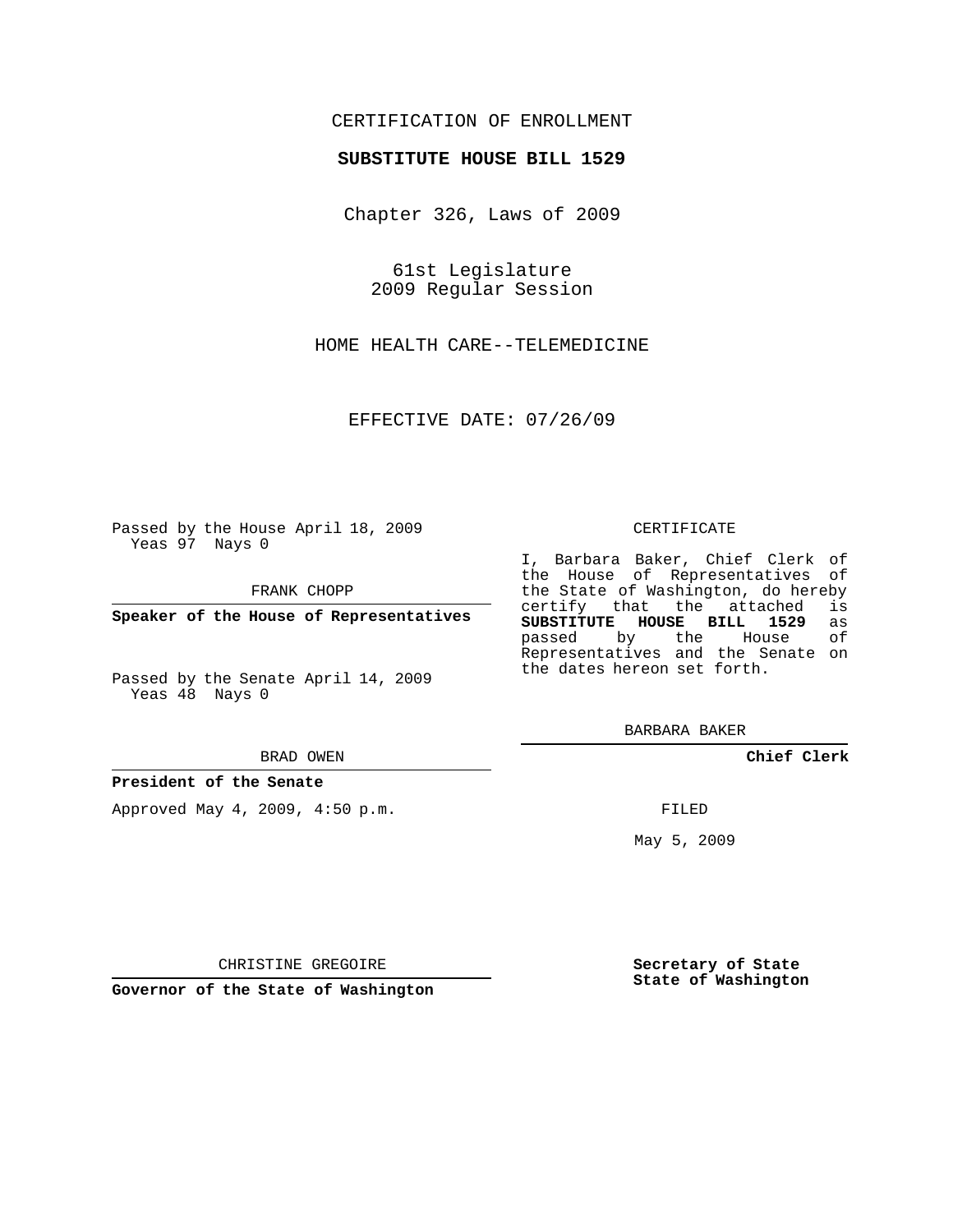# **SUBSTITUTE HOUSE BILL 1529** \_\_\_\_\_\_\_\_\_\_\_\_\_\_\_\_\_\_\_\_\_\_\_\_\_\_\_\_\_\_\_\_\_\_\_\_\_\_\_\_\_\_\_\_\_

\_\_\_\_\_\_\_\_\_\_\_\_\_\_\_\_\_\_\_\_\_\_\_\_\_\_\_\_\_\_\_\_\_\_\_\_\_\_\_\_\_\_\_\_\_

AS AMENDED BY THE SENATE

Passed Legislature - 2009 Regular Session

## **State of Washington 61st Legislature 2009 Regular Session**

**By** House Health Care & Wellness (originally sponsored by Representatives Seaquist, Hinkle, Morrell, Bailey, Moeller, Clibborn, Green, and Cody)

READ FIRST TIME 02/23/09.

 AN ACT Relating to the delivery of home health care services through telemedicine; and adding a new section to chapter 74.09 RCW.

BE IT ENACTED BY THE LEGISLATURE OF THE STATE OF WASHINGTON:

 NEW SECTION. **Sec. 1.** A new section is added to chapter 74.09 RCW to read as follows:

 (1) The home health program shall require registered nurse oversight and intervention, as appropriate. In-person contact between a home health care registered nurse and a patient is not required under the state's medical assistance program for home health services that are: (a) Delivered with the assistance of telemedicine and (b) otherwise eligible for reimbursement as a medically necessary skilled home health nursing visit under the program.

 (2) The department in consultation with home health care service providers shall develop reimbursement rules and, in rule, define the requirements that must be met for a reimbursable skilled nursing visit when services are rendered without a face-to-face visit and are assisted by telemedicine.

(3)(a) The department shall establish the reimbursement rate for